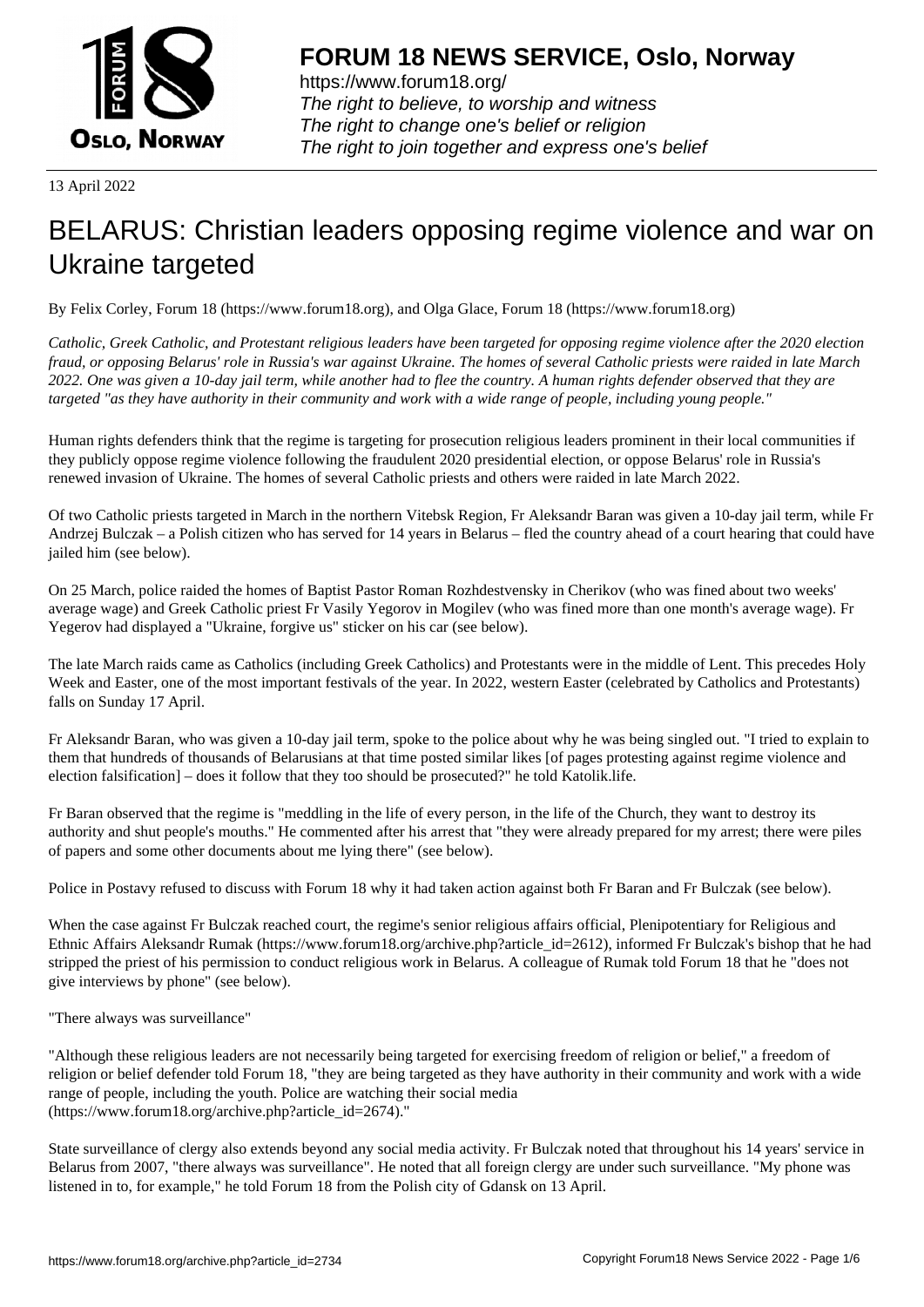many Catholic priests who were forced to leave Belarus in recent years when the regime revoked or refused to extend their permission to serve.

Alongside the regime's 2020 falsification of elections, violence against protestors, and jailing of human rights defenders (https://www.forum18.org/archive.php?article\_id=2696), religious community leaders are also targeted. For example, in 2021 the Belarusian Orthodox Church fired many priests including Archbishop Artemy of Grodno  $(\text{https://www.forum18.org/archive.php?article id=2674})$ , who spoke of a "general purge" as "not all church figures support the existing regime".

Among others targeted, Catholic priest Fr Vyacheslav Barok fled to Poland. A public prosecutor claimed it is illegal to give Fr Barok a copy of an official warning he was read. The regime tried to stop singing of the hymn Mighty God and organised instead a pro-regime "prayer day".

After Russia's February 2022 renewed invasion of Ukraine, police in Minsk refused to say why they and OMON riot police were present in and around the city's main Orthodox cathedral on 3 March when about 100 soldiers' mothers attended regular evening prayers (https://www.forum18.org/archive.php?article\_id=2724) to pray for peace in neighbouring Ukraine. Officers checked the identity and photographed some of them before the service. Afterwards they detained four and questioned them at Central District Police Station for four hours. A journalist and her husband were detained at the cathedral and jailed for 15 days.

Police and officials of local Executive Committees' Ideology Departments (https://www.forum18.org/archive.php?article\_id=2612) often visit religious leaders, including Catholic priests, Christian Vision (https://belarus2020.churchby.info/) notes. Forum 18 knows of one senior Catholic priest, who is not from Vitebsk Diocese, who received such a visit in March.

#### Detained for six days

Fr Aleksandr Baran, parish priest of St Andrew's Catholic Church in the village of Lyntupy in Vitebsk Region, on the northern border with Lithuania, took part with many of his parishioners in a demonstration along the road opposite his church in August 2020.

Holding flowers but without any placards, the several dozen parishioners wanted to show their solidarity with victims of the state violence that followed the falsified presidential election earlier that month. Fr Baran is visible in a green T-shirt in a photo and a video published by the Vitebsky kurer news website on 14 August 2020.

Police summoned Fr Baran on Friday 25 March 2022, detained him and took him to the temporary detention centre in the town of Postavy. "It was like a bolt from the blue," Fr Baran told the Katolik.life website on 1 April. "They invited me to the police station simply to talk. I went without even imagining what they wanted from me. And it turned out that they were already prepared for my arrest; there were piles of papers and some other documents about me lying there."

Officials held Fr Baran for 72 hours (3 days) as they had brought a charge against him. However, on Monday 28 March, instead of releasing him, officials added a second charge, allowing them to hold him for another 72 hours.

This meant that Fr Baran was unable to celebrate Sunday Mass in his parish on 27 March. During his time in prison, he was able to maintain a Lenten fast, taking only bread and water, and praying. "Thank God they allowed my glasses and breviary [Catholic prayer book] to be handed over so that I could pray," he told Katolik.life.

"Conditions in the detention centre were like something from the Middle Ages," Fr Baran added. "Until they allowed a lawyer in to see me, the attitude to me was rude."

Officials finally released Fr Baran on 30 March, handing him an order to appear in court in Postavy on 4 April.

"They are meddling in the life of every person, in the life of the Church"

Police accused Fr Baran of violating Administrative Code Article 24.23 (https://www.forum18.org/archive.php?article\_id=2612) ("Violation of the procedure for organising or conducting a mass event or demonstration") for having the white-red-white flag of Belarus (https://www.rferl.org/a/belarusians-red--white-flag-protests-solidarity/30829635.html) which is associated with the opposition, as well as a Ukrainian flag on his social media profile, which he added on 24 February, the day Russian forces invaded Ukraine.

Police also accused Fr Baran under Administrative Code Article 19.11 ("Distribution, production, storage and transportation of information products containing calls for extremist activities, or promoting such activities") for likes and comments during 2020 on social media pages which the regime later deemed to be "extremist".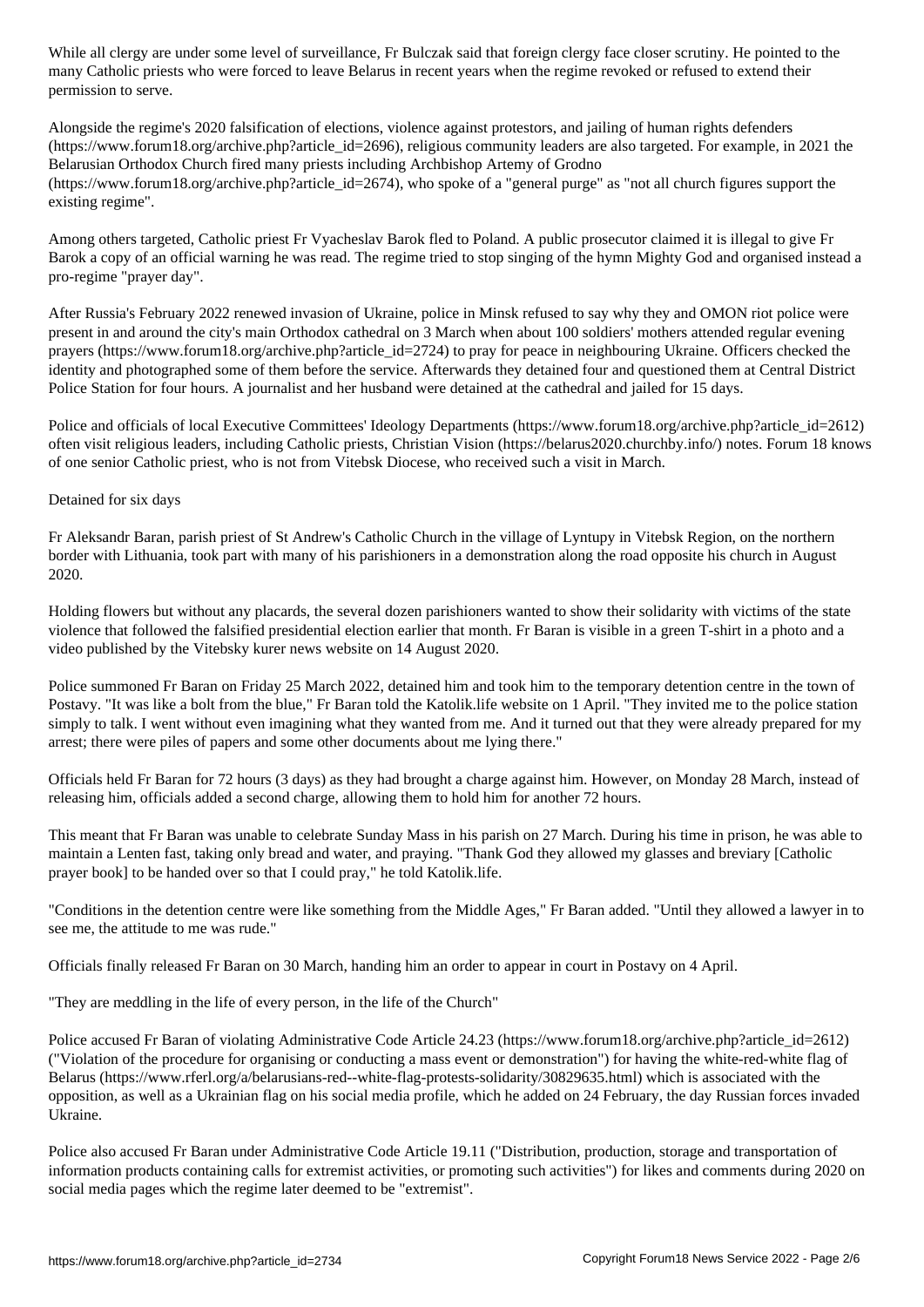should be prosecuted?" Fr Baran told Katolik.life. "Why can't a priest follow events happening in the country and the world and seek information from various sources? But they wouldn't accept this." He argued that officials were trying to discredit priests, who have authority in their communities.

"I told them that whatever the government, the Catholic Church will always do one thing – profess the truth of the Divine Gospel and not the policy of any particular party," Fr Baran recounted. "And it was not the Church meddling in politics but the other way round – by their policy they are meddling in the life of every person, in the life of the Church, they want to destroy its authority and shut people's mouths."

## Ten-day jail sentence

The hearing of Fr Baran's case at Postavy District Court on 4 April lasted several hours. Parishioners as well as Vitebsk Diocese Bishop Oleg Butkevich and fellow clergy came to support the priest. Another priest of the diocese welcomed the presence of the bishop at the court hearing. "He always does so, aware of his responsibility and his solidarity with each of the priests," he commented to Forum 18 on 12 April.

Two police officers who had examined Fr Baran's social media pages and prepared the report of an offence testified against the priest.

The duty officer at Postavy District Police refused to comment or put Forum 18 through to his superiors on 8 April. The head of Postavy District Police, Colonel Dmitry Kutalev, put the phone down as soon as Forum 18 reached him on 11 April.

At the end of the hearing, the Judge sentenced Fr Baran to 10 days' imprisonment. As he had already spent six days in prison this left four more days.

An official of Postavy District Court Chancellery refused to give Forum 18 any information about the case on 5 April.

Fr Baran was allowed an hour to get any items he needed before returning to the detention centre, where he was due to be held until 8 April.

However, on Wednesday 6 April prison officials unexpectedly released Fr Baran two days early without any explanation. Parishioners think he was released ahead of schedule because of widespread public criticism and their prayers.

"The priest was called out of his cell," parishioners told Katolik.life on 7 April. "Most likely [the police] were told that there are many things to do before Holy Week - Palm Sunday [10 April] and Easter [17 April] - and he was released with no explanation or comments." They said Fr Baran was tired, "but two days of freedom are a gift from God".

The diocesan priest said Fr Baran had full support from the other clergy who also oppose the regime's actions. He said the priest is continuing to serve in his parish "having gained more respect and affection from parishioners".

Priest targeted for video opposing the war in Ukraine

In the town of Postavy, also in the northern Vitebsk Region, police in late March raided the home of Fr Andrzej Bulczak, parish priest of Jesus the Merciful Catholic Church. The priest is a Polish citizen who has served in parishes in Belarus for 14 years, eight of them in his Postavy parish.

During that time, Fr Bulczak has overseen the building of two new Catholic parish churches, first Transfiguration of the Lord Church in Chashniki. In 2015, he began building work on Jesus the Merciful Church in Postavy. The exterior is now nearing completion.

As a foreign citizen, Fr Bulczak needed permission to work as a religious leader (https://www.forum18.org/archive.php?article\_id=2612) from the regime's senior religious affairs official, Plenipotentiary for Religious and Ethnic Affairs Aleksandr Rumak. Fr Bulczak's latest six-month permit was due to expire on 14 May, he told Forum 18.

On 7 March, Fr Bulczak posted a video of less than three minutes on Misericors, a YouTube channel he runs which has about 160 followers. The video recounts a letter a girl writes to a friend in Poland opposing the war in Ukraine. One photo in the video shows the logo of Belsat (https://belsat.eu/), a Polish-based television channel the regime has deemed "extremist", as well as the white-red-white Belarusian flag (https://www.rferl.org/a/belarusians-red--white-flag-protests-solidarity/30829635.html) used by protestors against the regime.

Police summoned Fr Bulczak to Postavy Police Station on 24 March, where officers threatened to open a criminal case against him.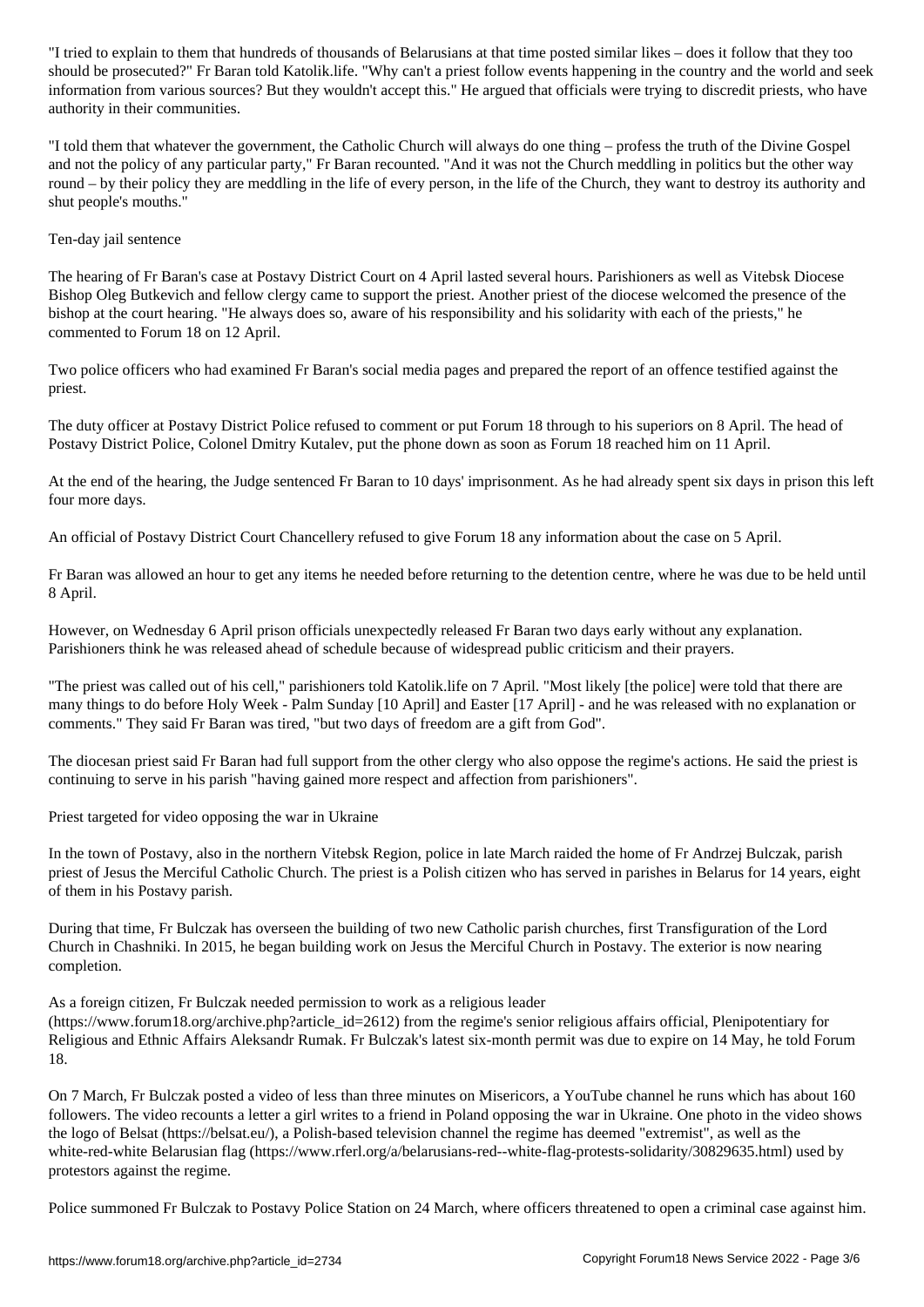he had to Poland the officer: "I hold no offence or evil against your job, but you are doing you are doing you change your job to be able to live peacefully."

(Fr Barok was charged in July 2021 for his opposition to election fraud and regime violence (https://www.forum18.org/archive.php?article\_id=2674), and fled to neighbouring Poland.)

Postavy District Police refused to explain to Forum 18 why Fr Bulczak was targeted for prosecution. The head of Postavy District Police, Colonel Dmitry Kutalev, put the phone down as soon as Forum 18 reached him on 11 April.

After considering a criminal case against Fr Bulczak, Police then initiated an administrative case under Administrative Code Article 19.11 (https://www.forum18.org/archive.php?article\_id=2612) ("Distribution, production, storage, and transportation of information products containing calls for extremist activities or promoting such activities"). A hearing at Postavy District Court was set for 25 March. However, the Judge then sent back the case for further work.

On 29 March, before any new hearing, Fr Bulczak decided to leave Belarus. He is now back in Gdansk in his native Poland.

An official of Postavy District Court Chancellery refused to give Forum 18 any information on 5 April about whether the case against Fr Bulczak is continuing in his absence. Fr Bulczak told Forum 18 he does not know if it is continuing.

"Sorry I couldn't say goodbye before leaving"

"Thank you very much for eight years of walking together on the path of faith," Fr Bulczak wrote to his parishioners on 27 March in a message on the parish website. "Sorry I couldn't say goodbye before leaving. The situation was very tense." He hopes eventually to return to continue serving in Postavy.

A Catholic priest serving elsewhere in Vitebsk Diocese, who asked not to be identified, said parishioners are very upset about Fr Bulczak's enforced departure. "He was a wonderful and very hard-working parish priest and naturally this is a severe and painful blow to parish life," he told Forum 18 on 12 April.

Fr Bulczak told Forum 18 that "of course" he would like to return to continue serving in his parish. "But I can't go back."

The priest noted that Fr Bulczak's sudden departure from Belarus will make it more difficult for the Church to be able to maintain enough priests to serve in local parishes.

"The number of Catholic priests in Vitebsk Diocese is limited," the priest told Forum 18. "Under the current circumstances, the authorities will not give permission for another priest to come from abroad. The authorities seem to want to weaken the Church (https://www.forum18.org/archive.php?article\_id=2612) and keep out foreign clergy."

The Deputy Head of the Ideology Department (https://www.forum18.org/archive.php?article\_id=2612) of Postavy District Executive Committee, Irina Loyko, refused to discuss either Fr Bulczak's case or visits by officials to clergy due to their political views and statements. "I won't give any comments on this issue," she told Forum 18 on 8 April.

Regime removes priest's permission to serve

On 26 March, Bishop Oleg Butkevich of Vitebsk Diocese, Fr Bulczak's bishop, told him that the regime had stripped him of his permission to serve in Belarus. This was done by the regime's senior religious affairs official, Plenipotentiary for Religious and Ethnic Affairs Aleksandr Rumak (https://www.forum18.org/archive.php?article\_id=2612).

Forum 18 was unable to reach Plenipotentiary Rumak. "Aleksandr Alekseevich does not give interviews by phone," an official told Forum 18 from the capital Minsk on 13 April. She declined to put Forum 18 through to any other official there.

All foreign religious workers require the Plenipotentiary's permission to conduct religious work in the country  $(\text{https://www.forum18.org/archive.php?article id=2612})$ , which must come at the request of a registered religious community.

Fr Bulczak's permission was due to expire on 14 May 2022. "They never told me before the latest events that they wouldn't give it to me again," he told Forum 18.

Following Fr Bulczak's detention, an official from the local Executive Committee, whom he declined to identify, told Fr Bulczak unofficially that if the court convicted him his permission to serve would be revoked.

Most of the foreign Catholic priests serving in Belarus are from neighbouring Poland. "Most get permission only for six months at a time, which the bishop then has to renew," Fr Bulczak told Forum 18. "In one case this year, I heard that a priest only got three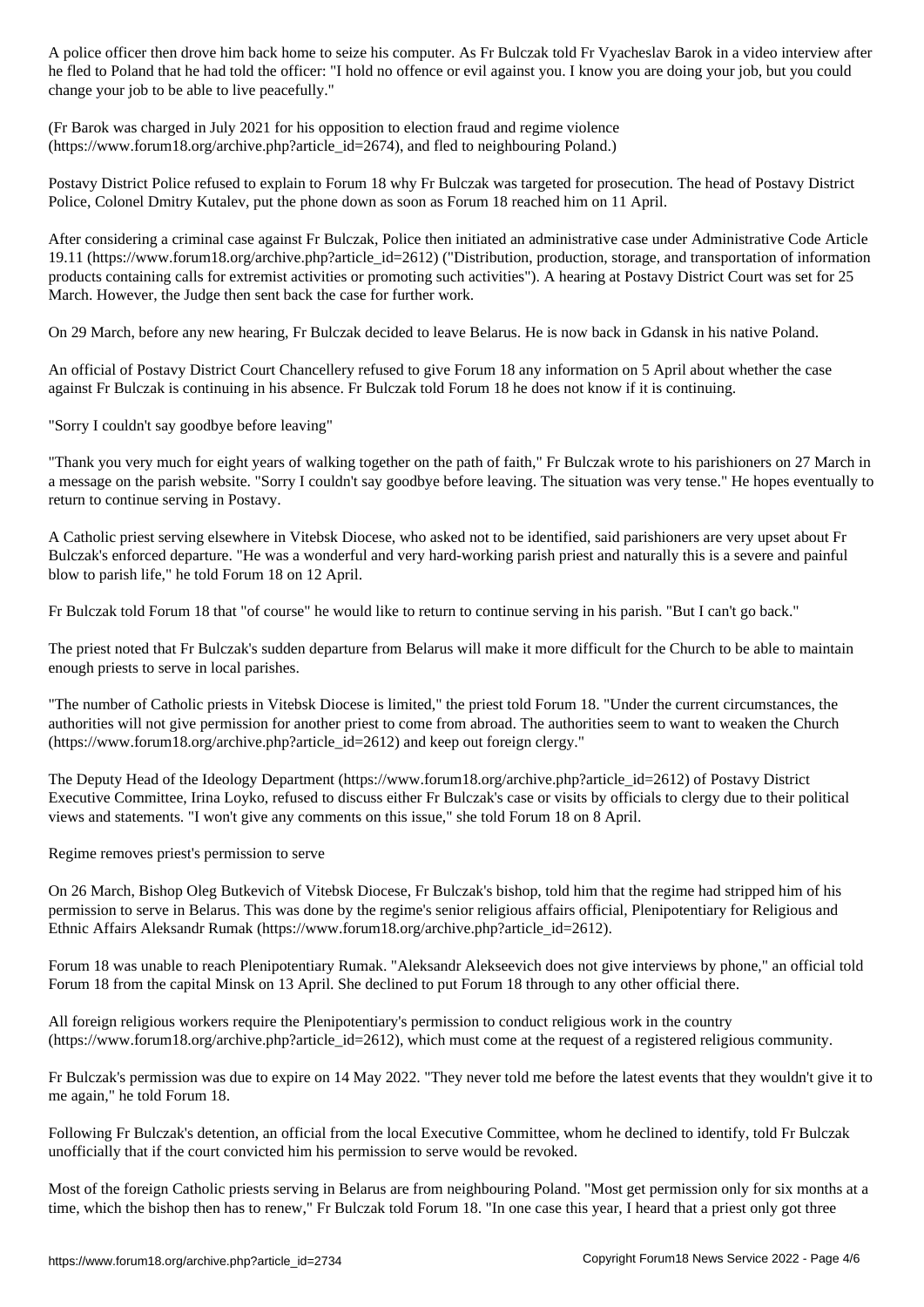On 2 September 2020, Bishop Butkevich was given one day's notice that the regime was annulling permission for Polish priest Jerzy Wilk to serve in his parish (https://www.forum18.org/archive.php?article\_id=2602), giving no reason. Fr Wilk had served in Belarus since 2003. Other foreign Catholic and Orthodox priests had earlier been stripped of permission to conduct religious work in the country.

### "Not normal law"

Fr Bulczak objects to the state requirement that any foreign priest legally in Belarus requires special permission before they are allowed to take part in public meetings for worship (https://www.forum18.org/archive.php?article\_id=2612). "It is not a normal law that a visiting priest can't pray in church," he insisted to Forum 18. "It's a Soviet law."

Fr Bulczak added that while serving in Vitebsk Diocese he often invited fellow clergy from abroad to visit him. When one fellow priest from Poland stated on his visa application that he was a priest, the Belarusian Consulate told him that they would issue a visa only if he pledged not to take part in public meetings for worship during his visit. When the priest refused to make such a pledge, the Consulate refused to issue him with a visa.

## Other religious leaders also targeted

Police have raided other religious leaders, citing their conduct during the 2020 protests against the regime violence following the falsified presidential elections.

On 25 March 2022, police in Cherikov in Mogilev Region detained Baptist Pastor Roman Rozhdestvensky, Christian Vision (https://belarus2020.churchby.info/) noted. Officers seized his computer and his phone. Officers cited the likes he had posted on Facebook in 2020. They prepared a case against him under Administrative Code Article 19.11 (https://www.forum18.org/archive.php?article\_id=2612) ("Distribution, production, storage, and transportation of information products containing calls for extremist activities or promoting such activities") and released him that evening.

On 5 April, Cherikov District Court fined Pastor Rozhdestvensky 20 base units, 640 Belarusian Roubles, about two weeks' average wage. The judge also ruled that his seized computer be confiscated, Christian Vision noted.

The court accepted the police contention that re-posting material from an independent television channel that the regime had declared "extremist" (https://www.forum18.org/archive.php?article\_id=2612), as well as likes on postings from a Telegram channel the regime had also declared "extremist", were illegal.

Fined for "Ukraine, forgive us" sticker

Also on 25 March, police in Mogilev detained Greek Catholic priest Fr Vasily Yegorov after finding a "Ukraine, forgive us" sticker on his car. He was held in a detention centre for the next three days.

On 28 March, Judge Natalya Ponasenko of Mogilev's Lenin District Court in Mogilev found him guilty under Administrative Code Article 24.23, Part 1 (https://www.forum18.org/archive.php?article\_id=2612) ("Violation of the procedure for organising or conducting a mass event or demonstration"). She fined him 50 base units, 1,600 Belarusian Roubles, more than a month's average wage, Christian Vision (https://belarus2020.churchby.info/) noted. (END)

Full reports on freedom of thought, conscience and belief in Belarus (https://www.forum18.org/archive.php?query=&religion=all&country=16)

For more background, see Forum 18's Belarus religious freedom survey (https://www.forum18.org/archive.php?article\_id=2612)

Forum 18's compilation of Organisation for Security and Co-operation in Europe (OSCE) freedom of religion or belief commitments (https://www.forum18.org/archive.php?article\_id=1351)

Follow us on Twitter @Forum\_18 (https://twitter.com/forum\_18)

Follow us on Facebook @Forum18NewsService (https://www.facebook.com/Forum18NewsService)

Follow us on Telegram @Forum18NewsService (https://t.me/s/forum18newsservice)

All Forum 18 News Service material may be referred to, quoted from, or republished in full, if Forum 18 is credited as the source.

All photographs that are not Forum 18's copyright are attributed to the copyright owner. If you reuse any photographs from Forum